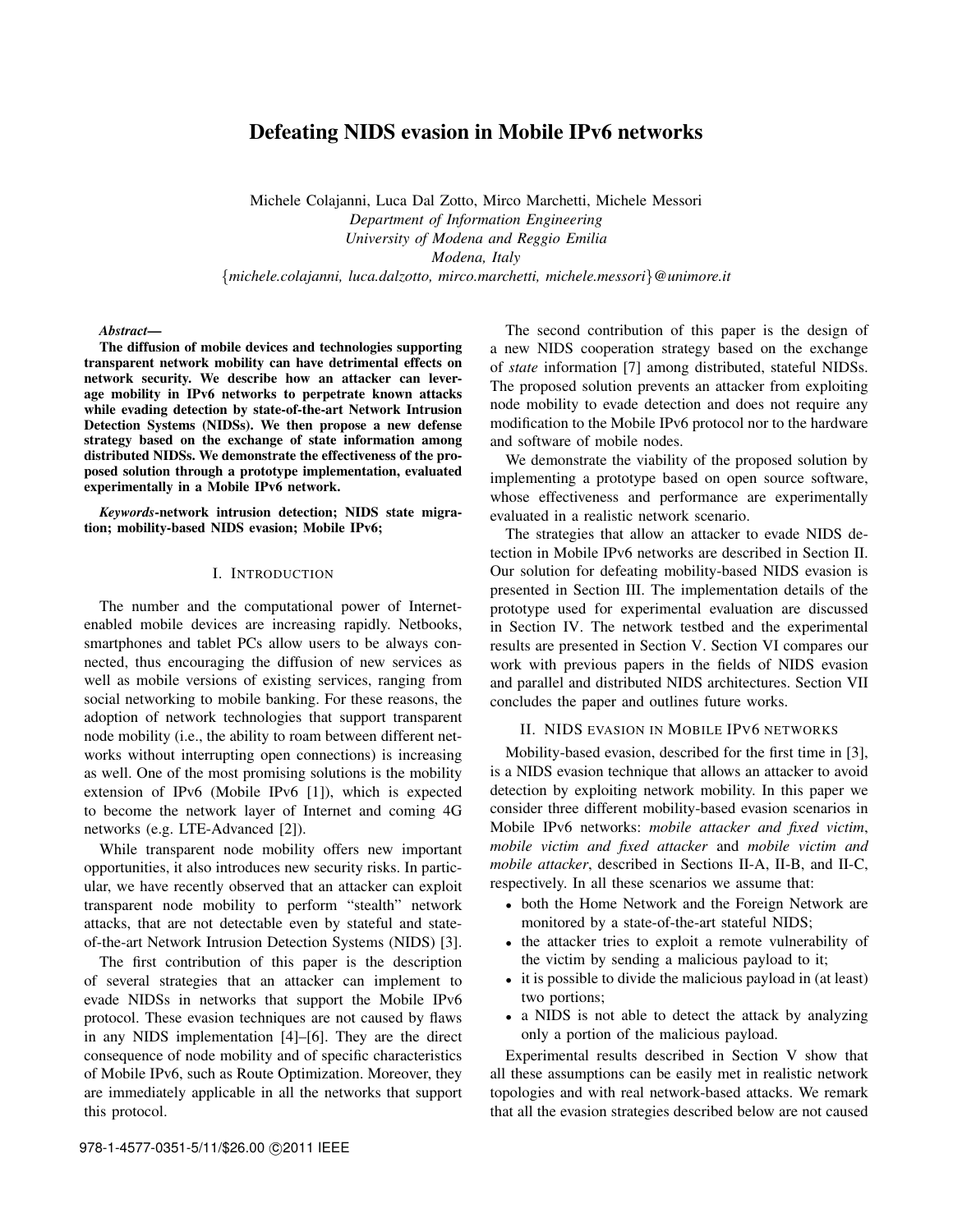by a programming flaw in a specific NIDS implementation; they are the direct result of technologies that allow transparent node mobility. Moreover, while the attack relies on the fragmentation of a malicious payload, each fragment of the payload can be sent to the victim in a complete network packet. Hence these attack strategies do not depend on IP fragmentation, a practice that is already discouraged in IPv6 networks [8].

#### *A. Mobile attacker and fixed victim*

In this scenario, shown in Figures 1 and 2, the attacker controls a Mobile Node, that is used to carry out a stealth attack to a fixed Correspondent Node (victim). In Figure 1 the two clouds on the left represent the Home and Foreign Networks, while the third cloud represents Internet. The Correspondent Node is presented as a fixed PC, while the Mobile Node is a laptop. The dashed arrow indicates the migration of the Mobile Node from the Home Network to the Foreign Network. The information sent by the Mobile Node are the two portions of the attack, which follow the paths indicated by the solid arrows.

The attack can be performed by following the three steps described below.

Step 1: first attack portion. At the beginning of this scenario, the Mobile Node (attacker) is connected to its Home Network. The attacker splits the malicious network payload in two parts, and sends a network packet containing the first part of the attack (1◦ Portion, in Figures 1 and 2) from the Mobile Node to the Correspondent Node. This network packet is received and analyzed by the Home NIDS, that does not raise any intrusion alert since the packet contains only a portion of the attack.

Step 2: attacker roaming. The Mobile Node roams from the Home Network to the Foreign Network. In compliance with Mobile IPv6 specifications [1] the Mobile Node generates a unique *Care-of Address* belonging to the Foreign Network address space, and transmits it to the Home Agent through a *Binding Update* message. The Home Agent replies with a *Binding Acknowledgment* message. The Mobile Node also challenges the Correspondent Node's ability to support IPv6 mobility by sending *Home Test Init* and *Care-of Test Init* messages. If the Correspondent Node supports Mobile IPv6, then it receives a *Binding Update* message from the Mobile Node, and all the following network packets between the Correspondent Node and the Mobile Node will not be handled by the Home Agent (this is known as *Route Optimization*). On the other hand, if the Correspondent Node does not support Mobile IPv6, it continues to send packets to the Home Address. They will be received by the Home Agent and tunneled to the Mobile Node in the Foreign Network.

Step 3: second attack portion. When the roaming process is complete, the attacker sends to the Correspondent Node a network packet containing the second portion of the malicious payload. If Route Optimization is active, this network packet (2◦ Portion in Figure 1) is routed directly to the Correspondent Node. Hence, it is received and analyzed by the Foreign NIDS, that does not trigger any intrusion alert since the packet contains only a portion of the attack. Hence, by exploiting node mobility the attacker is able to deliver the malicious payload while evading detection by the Home and Foreign NIDSs. The Foreign Network infrastructures can be exploited by a mobile attacker to damage third parties, without the network administrators being able to prevent, stop, or even detect the attack. This holds true even when a different NDIS is placed at the victim's network.

If Route Optimization is *not* enabled, the packet containing the second attack portion ( $2°$  Portion in Figure 2) is routed through the Home Network. Hence, this packet is received by both the Home and the Foreign NIDSs. However, only the Home NIDS had received the first portion of the attack, and is able to detect the intrusion. The Foreign NIDS, that monitors the network used by the attacker to execute the final step of the attack, is unable to raise any security alert.



Figure 1. First evasion scenario: mobile attacker and fixed victim, with Route Optimization



Figure 2. First evasion scenario: mobile attacker and fixed victim, without Route Optimization

#### *B. Mobile victim and fixed attacker*

In this scenario the attacker controls the Correspondent Node to which the Mobile Node (victim) is talking to. The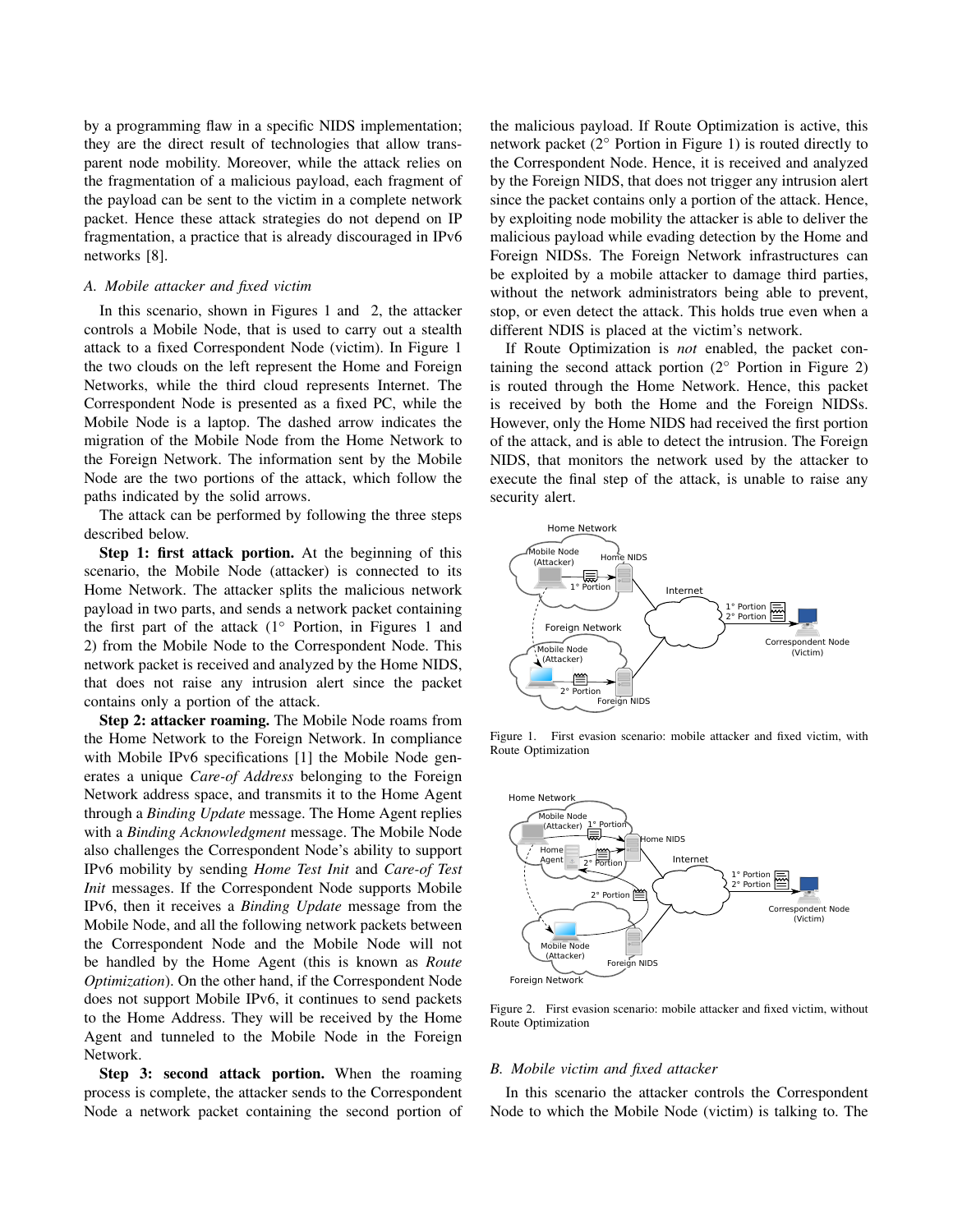attack can be performed by executing the following three steps.

Step 1: first attack portion. At the beginning of the attack, the Mobile Node (victim) is connected to its Home Network. The attacker splits the malicious payloads in two portions and sends the first portion of the attack inside a network packet to the Mobile Node.

Step 2: detection of a roaming event of the victim. The Correspondent Node waits for the Mobile Node to roam to a different network. All the roaming events of a Mobile Node can be reliably detected by a Correspondent Node, since it receives *Home Test Init* and *Care-of Test Init* messages sent to it by the Mobile Node. Moreover, the attacker can choose whether to answer the messages, thus enabling Route Optimization, or not.

Step 3: last attack portion. In this step the attacker sends the last portion of the malicious payload to the Mobile Node.

If the attacker enables Route Optimization, the last portion of the attack flows directly from the Correspondent Node to the Mobile Node, without passing through the Home Network. Hence, the Home NIDS cannot detect the attack. On the other hand, the Foreign NIDS receives and analyzes the second portion of the attack, but is unable to raise a security alert since it has never received the first portion.

If the attacker does not enable Route Optimization, the second portion of the attack is routed to the Mobile Node through the Home Network. The Home NIDS can analyze the complete malicious payload and detect the attack, while the Foreign NIDS, that only receives the second portion of the attack, cannot.

In both cases, the Foreign Network, that is now hosting the compromised Mobile Node, is unable to detect the attack.

The attacker can also choose to implement a variant of this attack strategy by splitting the attack in at least three portions. The first portion is sent to the victim before the mobility event; the second portion is sent after the mobility event, but before Route Optimization; the last portion is sent after Route Optimization. This attack strategy is even harder to detect, since the three portions of the attack follow three distinct paths.

#### *C. Mobile victim and mobile attacker*

In the last scenario, both the attacker and the victim are supposed to be mobile nodes.

Step 1: first attack portion. At the beginning of the attack, the attacker and the victim are connected to the respective Home Networks. The attacker splits the malicious payload in two portions and sends the first portion to the victim.

Step 2: detection of a roaming event of the victim. The attacker waits for the victim to roam to a Foreign Network. For this roaming operation, the attacker acts as a Correspondent Node, and can decide whether to enable Route Optimization or not. We assume that the attacker enables Route Optimization.

Step 3: attacker roaming. The attacker roams to a Foreign Network. Since the victim is a Mobile Node, it supports Route Optimization. Hence, according to Mobile IPv6 specifications, it enables Route Optimization as a default setting.

Step 4: last attack portion. The attacker sends the last attack portion to the victim.

In this scenario, the first attack portion is received by the two NIDSs monitoring the victim's and the attacker's Home Networks, while the last attack portion is received by the two NIDSs monitoring the victim's and the attacker's Foreign Networks. Hence, none of these four NIDSs is able to detect the attack.

Several variants of this strategy are possible. The second and the third steps can be swapped without altering the outcome of the attack. Moreover, the attacker can split the malicious payload in more than two portions, delay the activation of Route Optimization, and send one or more intermediate attack portions to the victim through the attacker's Home Network and/or the victim's Home Network.

### III. SOLUTION THROUGH NIDS COOPERATION

To address the issue of mobility-based NIDS evasion we propose a cooperative solution, based on the exchange of state information [7] among distributed NIDSs. The main idea is to *export* state information related to a Mobile Node from the NIDS of its origin network, and to *import* this state information to the NIDS that monitors the destination network. This process, called *state migration*, allows the NIDS that monitors the destination network to receive all the state information that are needed to detect the intrusion, thus preventing an attacker to exploit mobility for evading detection.

The solution proposed in this paper focuses on Mobile IPv6, hence we need to coordinate state export, the transmission of state information and state import with the normal operations performed by mobile nodes in IPv6 networks. To this purpose, we introduce a new software module, called *External Agent*, that has to be deployed in all the networks that want to take advantage of NIDS cooperation. In our solution, the External Agent sniffs the control messages used by the Mobile IPv6 protocol and triggers the required state import and export operations.

We assume that the External Agent is able to analyze the traffic generated by all the mobile nodes within its network (since all this traffic is already monitored by a NIDS, this assumption can always be satisfied). We also assume that a trust relationship already exists between the networks among which the Mobile Node is roaming. In particular, we assume that the NIDS that performs the import operation trusts the state information previously exported by cooperating NIDS. Moreover, we assume that the transmission of state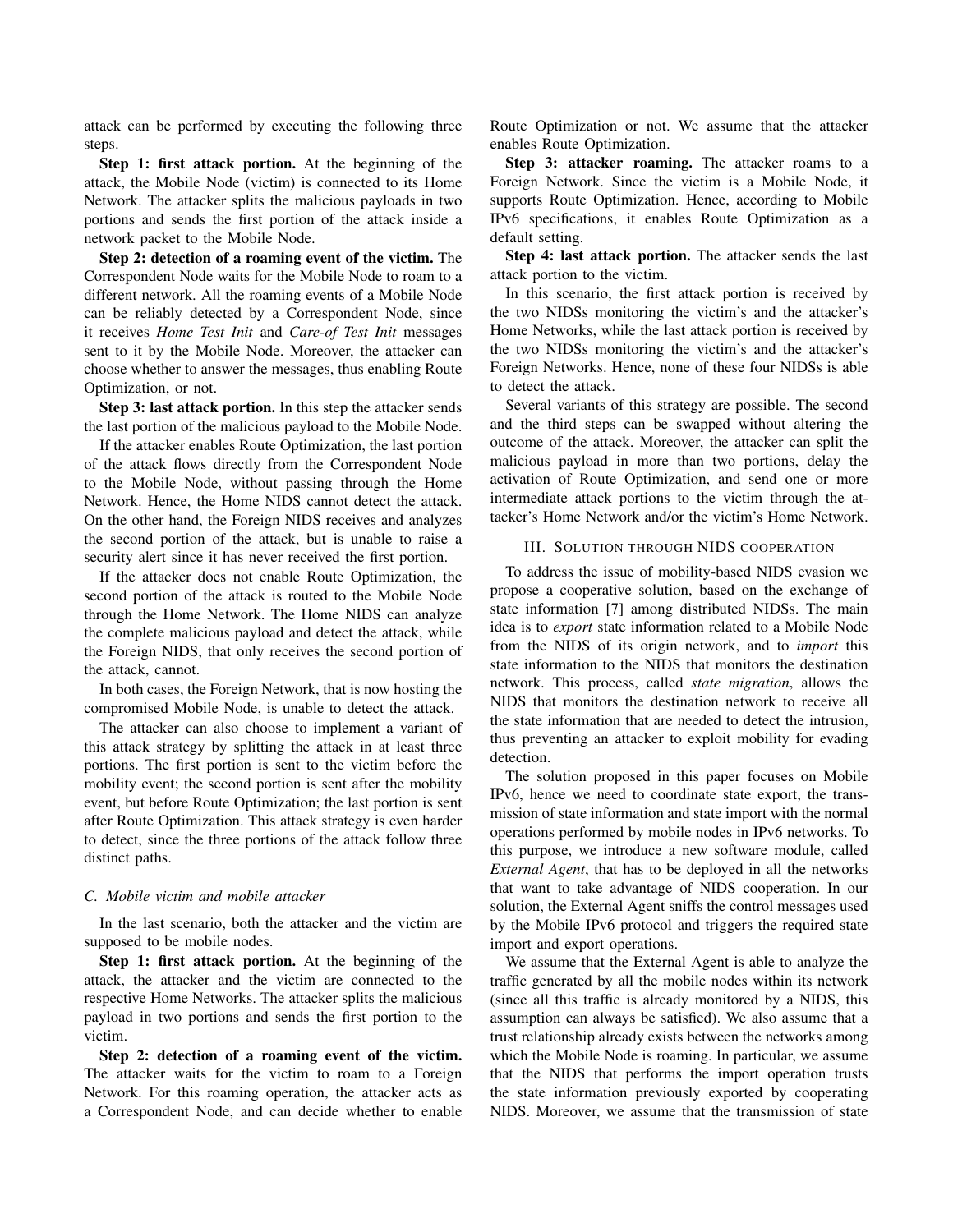

Figure 3. First Migration sequence diagram: Mobile Node roams from the Home Network to a Foreign Network

information is performed through a secure protocol (such as SSL/TLS) guaranteeing endpoint authentication, nonrepudiation and message integrity. Finally, we assume that the External Agent deployed in a Foreign Network is able to determine the IP address of the External Agent deployed in the Home Network of a Mobile Node. This assumption can be easily satisfied by deploying the External Agent on the same machine that hosts the Home Agent (required by the Mobile IPv6 protocol specifications). It is worth observing that the proposed solution does not require any modification to the Mobile IPv6 protocol, hence it is compatible with all current IPv6 implementations.

The Mobile Node can perform three different actions:

- 1) First Migration the Mobile Node roams from the Home Network to a Foreign Network;
- 2) Route Optimization the Mobile Node and the Correspondent Node enable Route Optimization;
- 3) Return to Home the Mobile Node returns to its Home Network.

The following three sections describe how to react to each of these activities.

#### *A. First Migration*

In this phase, the Mobile Node leaves its Home Network and connects to the Foreign Network. In compliance with Mobile IPv6 protocol specifications, the Foreign Network advertises its network prefix to the Mobile Node (e.g. through an instance of the *radvd* [9] daemon). The Mobile Node then generates its *Care-of Address* and forwards it to its Home Agent by issuing a *Binding Update* message. All the messages required to perform state migration are shown in Figure 3.

The process of state migration starts after the Foreign External Agent (i.e., the External Agent deployed within the Foreign Network) sniffs the *Binding Update* (BU, in Figure 3) message that the Mobile Node sends to the Home Agent. From the BU message, the Foreign External Agent extracts the address of the Home External Agent



Figure 4. Route Optimization sequence diagram: Mobile Node and Correspondent Node enable Route Optimization

(that is the same of the Home Agent), the *Care-of Address* and the Home Address of the Mobile Node. After having sniffed the *Binding Acknowledgment* (BUA) message that the Home Agent sends to the Mobile Node, the Foreign External Agent issues a request for all the state information related to the Home Address of the Mobile Node (the *REQ1* message in Figure 3). This request is received by the Home External Agent, and forwarded to the Home NIDS. The Home NIDS exports the state information related to the Mobile Node's Home Address (*STATE1* in Figure 3) and transmits it to the Home External Agent. The Home External Agent forwards this message to the Foreign External Agent that, after some pre-processing described in Section IV, sends the state information to be imported to the Foreign NIDS. After that, the Foreign NIDS contains all the state information related to the Mobile Node that is known by the Home NIDS, including the state related to attack portions previously analyzed by the Home NIDS. Hence, state import prevents mobility-based evasion.

#### *B. Route Optimization*

At the end of the *First Migration* phase, the Mobile Node is reachable through its Home Agent, that tunnels all the network packets to and from any Correspondent Node through an IPv6-in-IPv6 tunnel. If the Correspondent Node supports the Mobile IPv6 protocol, then Route Optimization will likely be enabled. However, Mobile and Correspondent node can start exchanging data before Route Optimization. The Foreign NIDS will then analyze packets flowing between the two endpoints, and will be unable to reassemble two attack portions transmitted before and after Route Optimization. We can prevent this issue by exporting all the state information extracted from the tunneled packets and merging it with the state information extracted from the packets exchanged between Mobile and Correspondent Nodes after Route Optimization. The messages required to perform state migration after Route Optimization are shown in Figure 4.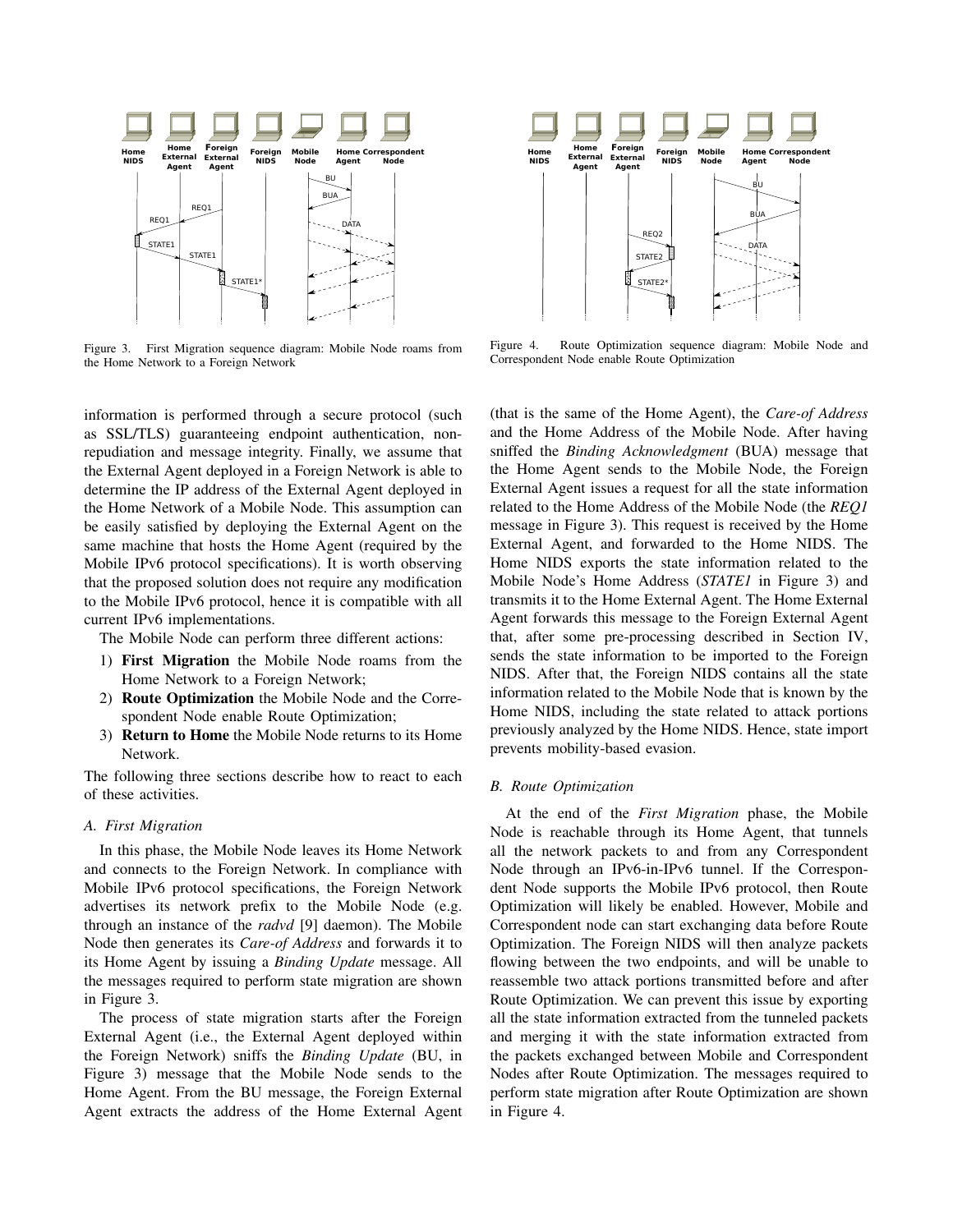

Figure 5. Return to Home sequence diagram: Mobile Node returns to its Home Network

The state migration process starts when the Foreign External Agent sniffs the BU and BUA messages exchanged between the Mobile Node and the Correspondent Node. From these messages the Foreign External Agent extracts the Home Address of the Mobile Node, the address of the Home Agent, and the address of the Correspondent Node. The Foreign External Agent issues an export request (REQ2 in Figure 4) to the Foreign NIDS, asking for all the state information related to the Home Agent. This state information (STATE2 in Figure 4) is received by the Foreign External Agent, where it is pre-processed in order to extract only the state information related to the network packets exchanged between the Mobile Node and the Correspondent Node that have just performed Route Optimization. The preprocessed state information (STATE2\* in Figure 4) is then sent to the Foreign NIDS and imported.

After this state import operation, all the packets exchanged between the Correspondent and Mobile Nodes are seen by the Foreign NIDS as belonging to the same session. Hence the Foreign NIDS is able to reassemble and detect an attack even if portions of it were transmitted while the Mobile Node was in the Home Network, or after roaming but before Route Optimization.

# *C. Return to Home*

When a Mobile Node returns to its Home Network all the state information related to the Mobile Node in its previous Foreign Network has to be exported from the Foreign NIDS and imported to the Home NIDS. The messages required to perform this operation are shown in Figure 5.

The state migration activities start when the Mobile Node reconnects to the Home Network and issues BU messages to the Home Agent and to the Correspondent Node. The Home External Agent sniffs the BU messages and extracts the *Care-of Address* used by the Mobile Node in the Foreign Network to which it was connected. After sniffing the BUA from the Home Agent, the Home External Agent issues a request to the Foreign External Agent (REQ3 in Figure 5), asking for all the state information related to the *Care-of Address* previously held by the Mobile Node. This request is forwarded to the Foreign NIDS, that exports the requested state information (STATE3 in Figure 5) and sends it to the Foreign External Agent, that forwards the reply to the Home External Agent. The Home External Agent pre-processes the state information and sends it to the Home NIDS, where it is imported and merged with the internal state.

#### IV. PROTOTYPE IMPLEMENTATION

The cooperation scheme proposed in Section III is implemented through a prototype that includes two main components: a modified version of the open source NIDS Snort [10], augmented with state import and state export capabilities; the External Agent that interacts with Snort to coordinate export and import operations.

We exploit the modular architecture of Snort to implement the import and export functionalities. The state information that is relevant to our solution is held inside the preprocessor plugins, that implement protocol specific and stateful analyses.

In particular we focus on the Stream5 pre-processor, a target-based TCP reassembly module capable of tracking sessions for both TCP and UDP. In our implementation, when we export all the state information related to a particular node, we extract from the Stream5 pre-processor the ordered list of network packets that have the node as one of the communication endpoints. On the other hand, when we import state information, we make Snort analyze the list of packets previously extracted by a Snort instance.

In order to properly invoke import and export functions, we add to Snort a concurrent thread that executes a XML-RPC server [11] and waits for incoming RPC calls. The server makes available two remote procedures: state.export and state.import. A client can issue a state.export or a state.import RPC in order to respectively export or import the state information related to one or more hosts.

The External Agent is an autonomous software component, written from scratch in C language. It has four main tasks:

- it tracks the movement of the Mobile Nodes between different networks by sniffing Mobile IPv6 control messages;
- it interacts with other External Agents deployed in different networks;
- it pre-processes state information before invoking the state import RPC;
- it invokes the import and export RPC of the Snort instance belonging to its network.

The first task is accomplished by monitoring the Home Network through the *libpcap* library [12] and looking for *Binding Update* and *Binding Acknowledgement* messages.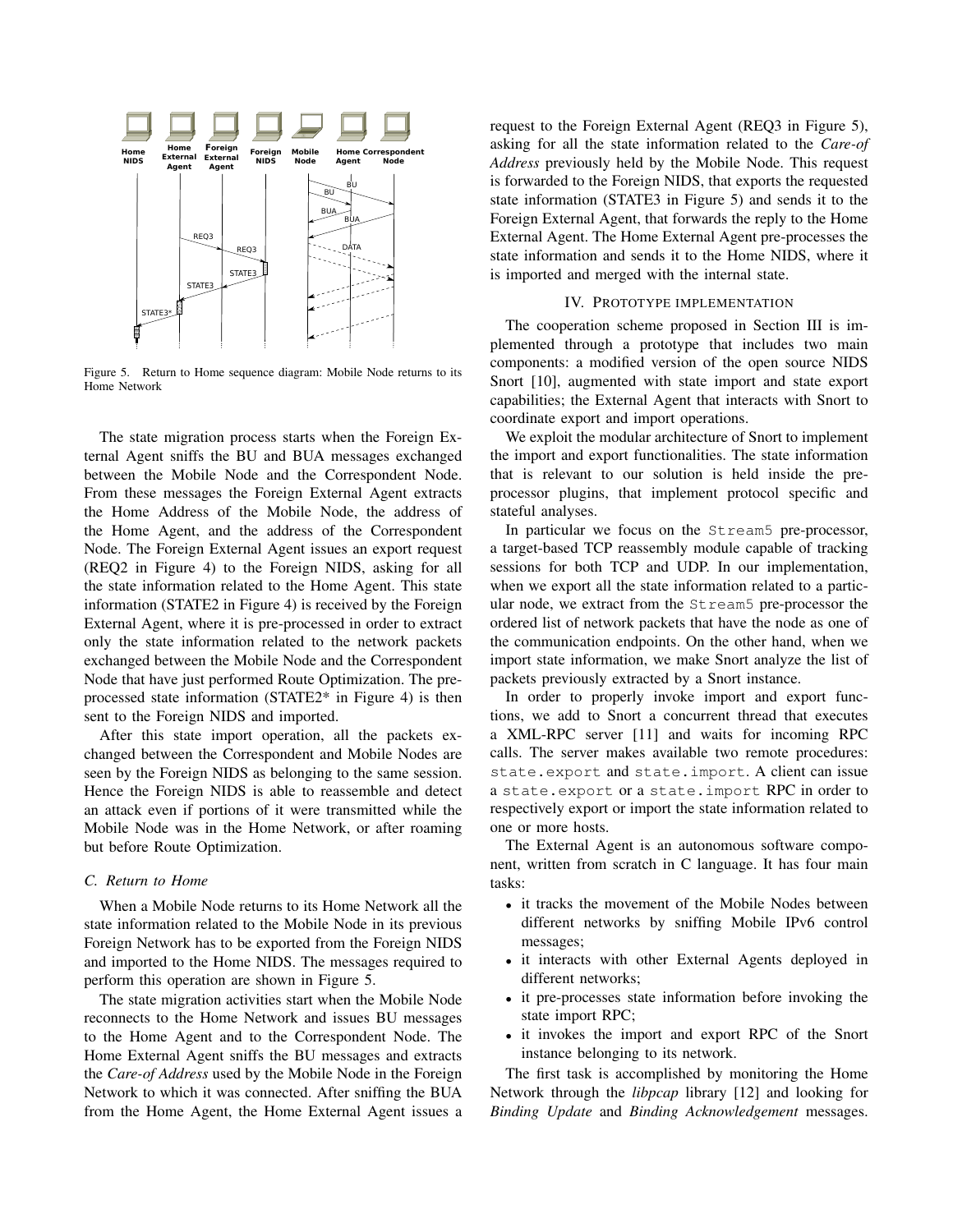Using this information the External Agent is able to track the movements of the Mobile Nodes. In particular, the External Agent deployed in the Home Network of a Mobile Node always knows to which Foreign Network the Mobile Node is currently connected.

To implement the remaining three tasks, each External Agent embeds a XML-RPC server that accepts the state.export RPC. When an External Agent needs to interact with a NIDS in a different network, it issues a state.export call to the External Agent that is deployed in the same network of the NIDS.

The called External Agent verifies the syntactic correctness of state export requests. Moreover, it can implement an access control list to filter requests coming from untrusted networks, limit the RPC rate, and perform other security checks. Then the called External Agent forwards the RPC call to the local NIDS, receives the result and sends it back to the remote External Agent.

Furthermore, depending on the nature of the state information that is exported, a pre-processing step may be required in order to modify the state information before importing it in the local NIDS. In the current implementation, the pre-processing activities of the External Agent depend on which activity, among the three described in Section III (*First Migration*, *Route Optimization* and *Return to Home*) is being performed. In any case, pre-processing is only required to ensure that Snort will be able to merge the network packets imported through the state.import RPC with the packets gathered from the monitored network.

In the phase called First Migration (see Section III-A) the External Agent receives the requested state information (STATE1 in Figure 3), extracts all the packets, adds an extra IPv6 header to simulate an IPv6-in-IPv6 tunnel between the Mobile Node and the Home Agent, and rebuilds an XML representation ready to be imported.

In the Route Optimization phase (Section III-B) the Foreign External Agent receives the requested state information (STATE2 in Figure 4). It extracts all the network packets and checks whether they belong to an IPv6-in-IPv6 tunnel. If this is the case, then the outer IPv6 header is removed, and all occurrences of the Home Address in the inner IPv6 header are substituted with the Mobile Node's *Care-of Address*. All the other network packets are dropped. The pre-processed packets are then used to rebuild an XML state representation that is imported by the Foreign NIDS.

In the Return to Home phase (Section III-C) the Home External Agent receives the requested state information (STATE3 in Figure 5) and extracts all the network packets. If the Mobile Node was not using Route Optimization in the Foreign Network, then the Home External Agent has to remove the outer IPv6 header added by the Home Agent to perform IPv6-in-IPv6 tunneling. If Route Optimization was enabled, the Home External Agent substitutes all the occurrences of the *Care-of Address* in the IPv6 header with the Home Address of the Mobile Node. The pre-processed packets are then used to rebuild an XML state representation that is imported by the Home NIDS.

### V. EXPERIMENTAL RESULTS

We demonstrate the viability and the effectiveness of the solution proposed in Section III through experiments carried out in a real IPv6 network with support for node mobility.

The network architecture of our experimental testbed is represented in Figure 1. It contains two IPv6 networks with mobility support: the Home Network and the Foreign Network. Each network is monitored by a stateful NIDS, implemented through the modified version of Snort described in Section IV. For simplicity, the same machine executes an instance of the *radvd* daemon and of our External Agent described in Section IV (nothing prevents these two software to run on a different host). Hence, the machines named Home NIDS and Foreign NIDS in Figure 1 act now as NIDS, Home Agent and External Agent for the Home and the Foreign Network, respectively. These machines are GNU/Linux hosts (kernel version 2.6.34) equipped with a Pentium 4 CPU 1.8 GHz and 1 GB RAM, and are directly connected to a Cisco Aironet 1100 access point that gives connectivity to wireless mobile nodes. The Mobile Node is a Linux (kernel version 2.6.35) laptop equipped with a wireless network interface, while the Correspondent Node is a fixed Linux host (kernel version 2.6.35). Both the Mobile Node and the Correspondent Node run the *mip6d* daemon, hence they support Mobile IPv6 and Route Optimization.

We test the network environment by verifying that the Mobile Node can roam between Home and Foreign networks without interrupting open TCP connections. We also test the ability of the Home and Foreign NIDSs to detect known attacks by sending network packets that match a signature known by Snort. The signature used (snort signature id: 652) refers to a heap-based buffer overflow attack in the news reader of Microsoft Outlook Express 6 (CVE-2007-3897 [13]), and matches with the following pattern: 1094795585 |0D 0A|1094795585 |0D 0A| (all the following experiments can be replicated with any other Snort signature). We verify that Snort is able to detect the attack even though the pattern is split between payloads of two different TCP packets, thanks to session reassembly implemented in the Stream5 pre-processor.

In the following experiments we assume that the attacker controls the Correspondent Node, and tries to exploit a remote vulnerability in the Mobile Node (as explained in Section II-B).

In the first run we test the ability of our prototype to prevent the attacker to evade detection when the Mobile Node roams from the Home to the Foreign Network, as described in Section III-A. At the beginning of the experiment, the Mobile Node is associated to the Home Wireless Access Point and its Home Address (2001:db8::beef) belongs to the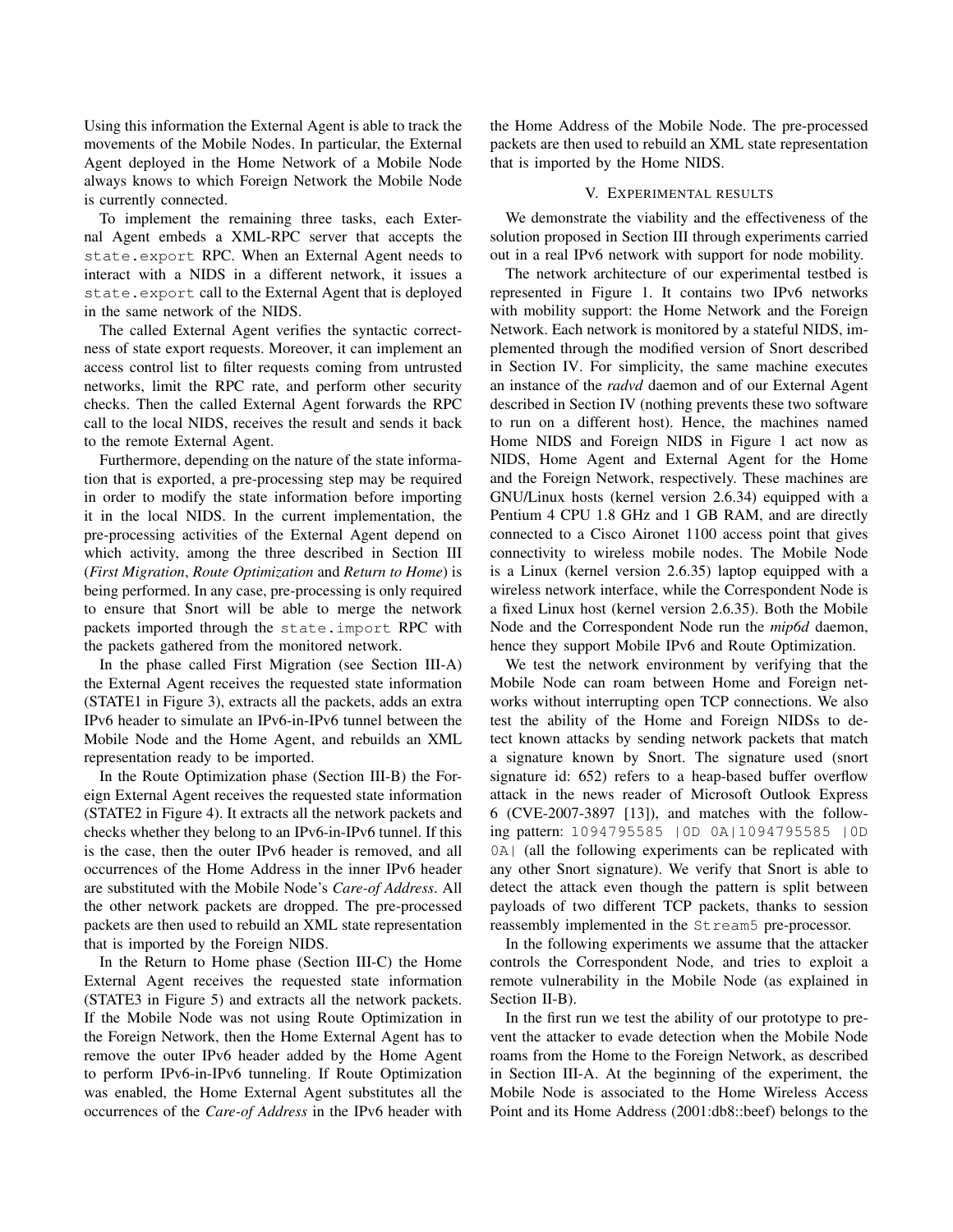Home Network's address space (2001:db8::/64). The Mobile Node connects to the Correspondent Node through the 119 network news server port, by using *netcat6* to open the TCP connection. Then the Correspondent Node starts the attack and sends the first half of the malicious payload, consisting of 1094795585 |0D 0A|. The Home NIDS detects this packet. However, since this string does not match any signature, no alert is raised.

We then simulate a roaming event by using *iwconfig* to associate the wireless NIC of the Mobile Node to the Foreign Wireless Access Point. The Mobile Node receives network advertisements from the *radvd* daemon deployed in the Foreign Host, notifying that it is now connected to the Foreign Network (2001:db8:1::/64). The Mobile Node uses its MAC address to generate a *Care-of Address* (2001:db8:1:0:218:deff:fe25:599) that is unique and that belongs to the Foreign Network. It then issues *Binding Update* message to the Home Agent to notify it of its new network address.

The Foreign External Agent detects the *Binding Update* and the *Binding Acknowledgement* messages, extracts the Mobile Node's Home Address (2001:db8::beef) and issues a state.export RPC call for all the state information related to this IPv6 address. It receives the required state information exported from the Home NIDS and starts the pre-processing phase by extracting all the network packets. It then adds to each packet an outer IPv6 header whose IP addresses are the Mobile Node's Care-of Address and the Home Agent's IPv6 address, thus simulating the IPv6-in-IPv6 tunnel. The resulting network packets are then used to generate the pre-processed state information (in XML format) that is then transmitted to the Foreign NIDS as a parameter of the state.import RPC. At this point the Foreign NIDS contains all the state information related to the first portion of the attack, sent by the Correspondent Node when the Mobile Node was connected to its Home Network.

Then, the Correspondent Node sends the second portion of the attack over the same TCP connection previously opened by the Mobile Node. This packet is tunneled by the Home Agent to the Mobile Node, and received by the Foreign NIDS, that succeeds in reassembling the complete malicious payload end detecting the attack. We remark that, thanks to Snort's ability to reorder out-of-sequence network packets, the attack is successfully detected even if the relevant state information is imported only after the Foreign NIDS receives the second portion of the attack.

We repeated the same experiment without enabling the Home and Foreign External Agents, and verified that, as expected, the Foreign NIDS is not able to detect the attack. Hence, we demonstrated that an attacker can exploit Mobile IPv6 to perform stealth network attacks, and that our solution solves this problem.

We carried out several similar experiments that demon-

strate the effectiveness of our solution in the scenarios described in Sections III-B and III-C. Due to space limitations, we cannot describe all the steps executed in these runs. However, we recorded all the network traffic generated and received by the Mobile and Correspondent Nodes and by the Home and Foreign NIDSs in pcap format. These traces are available for download at http://cris.unimore.it/ DefeatingMIPv6Evasion.

We then perform several experiments to characterize the performance offered by our prototype implementation, expressed in terms of the time that is required to execute state migration activities.

We first measure the time required by our modified Snort implementation to export and import state information, without considering the network delays. To this purpose, we instrument the XML-RPC server to measure the time needed to execute state.export and state.import RPCs, and we repeat the previous experiment. To emulate different network conditions, we let the Home and Foreign NIDSs analyze synthetic traffic traces before performing state export and import operations. By changing the number of TCP connections contained in these traffic traces we can control the number of sessions maintained by the Stream5 pre-processor, and measure how this variable influences state export and import times. Experimental results are shown in Figure 6.



Figure 6. State importing and exporting times per session

The X-axis represents the number of concurrent connections maintained by Snort's Stream5 pre-processor, while the Y-axis represents time, expressed in milliseconds. Triangles and circles represent the duration of state export and state import operations performed with different numbers of concurrent connections. Each point in the graph represents the average computed over five different measures.

By looking at the triangles, it is possible to see that the time required to export the state of the Mobile Node increases linearly with respect to the number of concurrent connections until about 8000 connections. After that, the state export time remains constant. This is consistent with the default configuration of Snort, that limits the number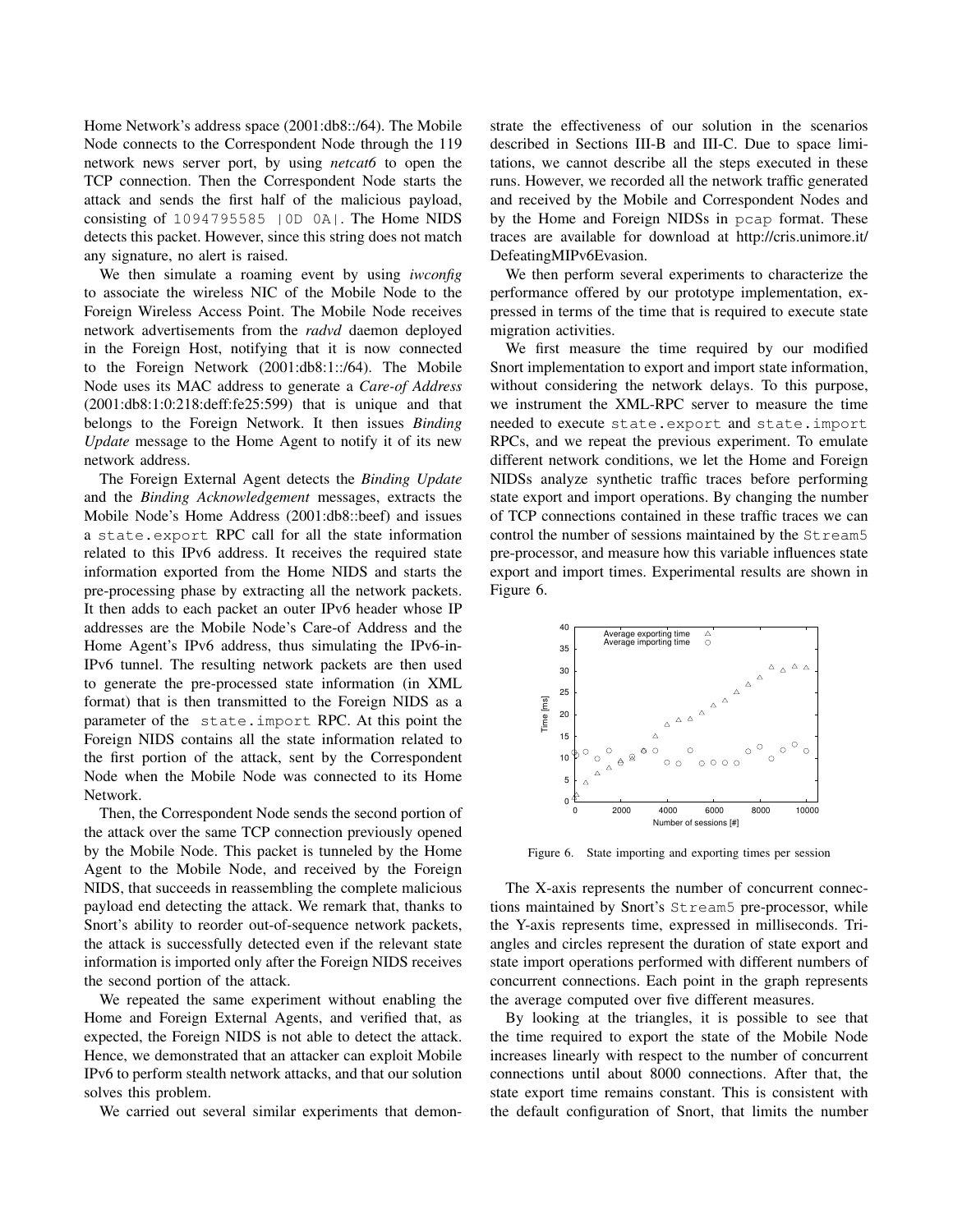of concurrent connections tracked by Stream5 to 8192. However, we remark that in our experiments, even in the worst case, the time required to export the state information is 31 milliseconds. This linear relation does not hold for the time required to import the state of the Mobile Node in the Foreign NIDS, that is independent of the number of concurrent connections and always lower than 14 milliseconds.

We also measured the time required to perform a complete state migration, defined as the time elapsed from when the Foreign External Agent issues a state.export RPC to when it receives the result of the state. import operation from the Foreign NIDS. The average state migration time is 409 milliseconds. It is dominated by network delays and it is not correlated with the number of concurrent connections maintained by Stream5. This metric exhibits a standard deviation of 176 milliseconds, and in our experiments it never exceeded 765 milliseconds.

These experiments demonstrate that the time required to perform state migration is one order of magnitude lower than the time required to roam between the Home and Foreign Networks (on average 8.835 seconds in our experimental testbed), and compatible with real time analysis of live network traffic. These experimental results are summarized in Table I. We also remark that our prototype is able to handle out-of-order network packets, hence it tolerates network delays.

Table I TIMES REQUIRED BY STATE MIGRATION ACTIVITIES

|                           | Average [ms] | $\sigma$ [ms] | Peak [ms] |
|---------------------------|--------------|---------------|-----------|
| State import              |              |               | 13        |
| State export (worst case) | 30           |               | 31        |
| Complete state migration  | 409          | 176           | 765       |
| <b>Network roaming</b>    | 8835         | 3495          | 13209     |

#### VI. RELATED WORK

NIDS evasion is a well known problem in the security literature. The seminal paper in this area [4] identified several evasion strategies that were effective against early stateless NIDS architetures. This work has been extended by other researchers [5], [6], [14]–[16] that explored new strategies that an attacker could pursue to deliver a malicious payload that was able to evade detection. There are many types of similar attacks, for example based on packet fragmentation, partial packet overlap, packets with wrong checksums, and even on differences between the TCP/IP implementation of a NIDS and that of the monitored hosts. All these evasion strategies rely on flaws in the algorithms used by a NIDS to reassemble network packets and their payloads, hence they can be (and indeed are) thwarted by a modern, wellconfigured and stateful NIDS.

The NIDS evasion strategy studied in this paper is a clear step ahead with respect to previous works: it exploits node mobility to prevent stateful NIDSs to gather enough data to detect an attack. Thanks to the mobility-based evasion technique, a NIDS is unable to analyze the complete malicious payload. Hence it is impossible for a NIDS to detect the attack independently of the algorithms used to reassemble packets, track connections and reconstruct data flows. Moreover, evasion strategies based on node mobility do not require packet fragmentation (e.g., through *fragroute*) nor sophisticated packet mangling (e.g., through *scapy*) activities, that are discouraged [8] and easily detected by modern NIDSs.

Mobility-based NIDS evasion was outlined for the first time by the same authors in [3] as a general strategy. This is the first paper that offers a detailed description and explanation of the steps required to exploit mobilitybased evasion in the Mobile IPv6 protocol, including specific protocol features such as Route Optimization. In this paper we also describe, implement and evaluate the first solution to the mobility-based evasion problem. We claim that the only viable solution is based on some form of cooperation among the distributed NIDSs controlling different segments of the network.

Nowadays, there are several distributed NIDS prototypes and products. Software such as Prelude [17] can be used to realize hierarchical NIDS architectures that aim to collect, and possibly correlate, security alerts generated independently by different NIDSs. Research efforts such as Emerald [18], DOMINO [19] and Indra [20] extend this approach to multiple NIDSs that are geographically distributed across different domains. Other NIDS solutions focus on specific tasks, such as worm detection [21], load balancing and fault tolerance [22]. However, none of the proposed distributed NIDS architectures can solve the problem of mobility-based NIDS evasion.

Our solution is based on the exchange of state information among cooperative NIDSs. Similar cooperation schemes were already proposed in the context of parallel NIDS architectures [7], [23], [24] to allow the exchange of state information among clusters of NIDSs, each analyzing a small fraction of traffic gathered from the same network link. On the other hand, our proposal describes a new NIDS cooperation scheme where the state information related to a Mobile Node "follows" the Mobile Node in the new network, thus preventing an attacker from exploiting mobility to evade detection.

# VII. CONCLUSION

In this paper we describe a new NIDS evasion strategy that allows an attacker to evade detection in IPv6 networks that support node mobility. Unlike previous evasion techniques, the technique that is analyzed in this paper does not exploit flaws in a NIDS implementation, but it is a direct consequence of transparent node mobility.